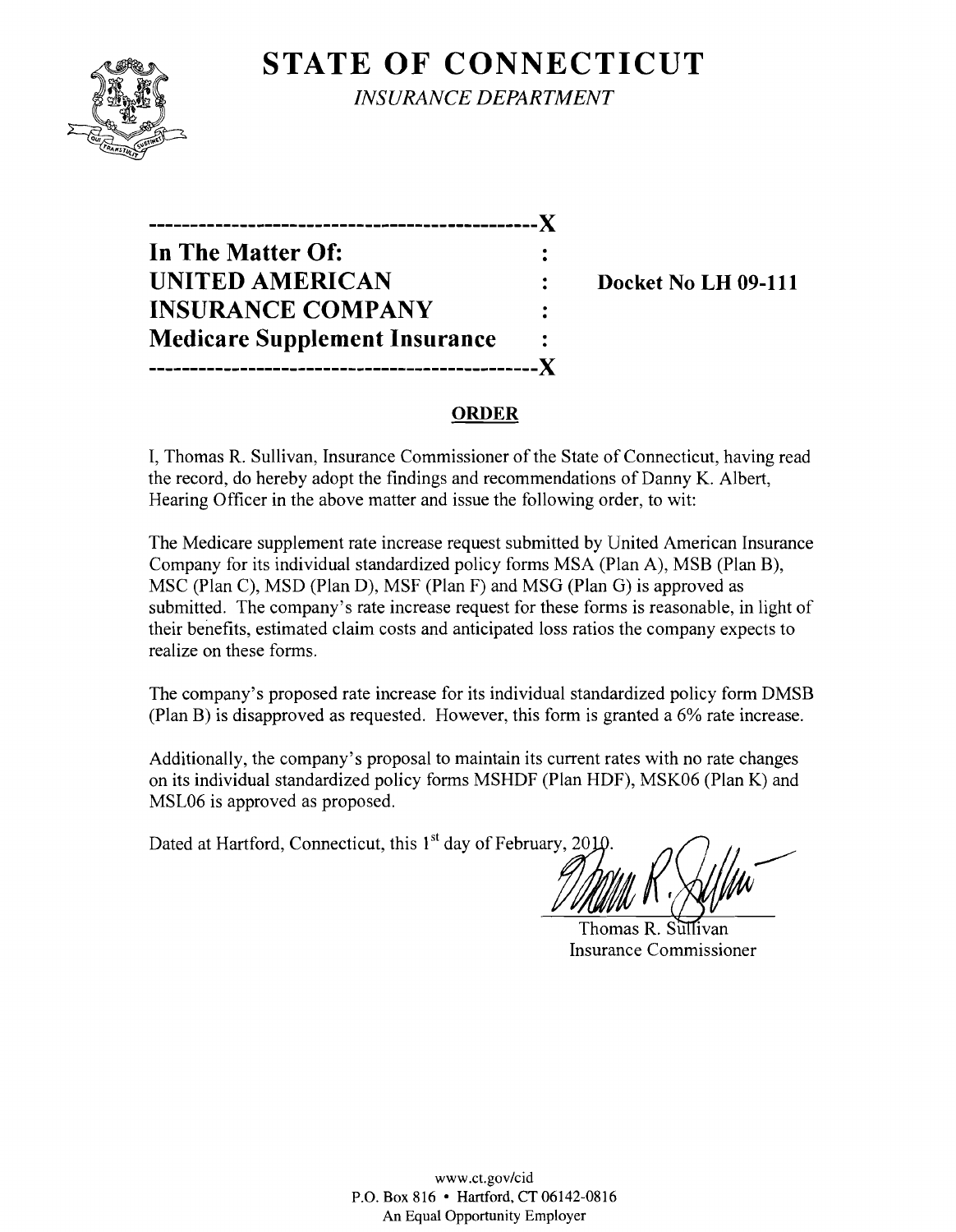## **STATE OF CONNECTICUT**



*INSURANCE DEPARTMENT* 

**In The Matter Of: UNITED AMERICAN** : Docket No. LH 09-111 **INSURANCE COMPANY Medicare Supplement Insurance**  -----------------------------------------------)(

-----------------------------------------------)(

## PROPOSED FINAL DECISION

## 1. INTRODUCTION

The Insurance Commissioner of the State of Connecticut is empowered to review rates charged for individual and group Medicare supplement policies sold to any resident of this State who is eligible for Medicare. The source for this regulatory authority is contained in Chapter 700c and Section 38a-495a of the Connecticut General Statutes.

After due notice a hearing was held at the Insurance Department in Hartford on January 13,2010 to consider whether or not the rate increase requested by United American Insurance Company on its individual standardized supplement business should be approved.

No members from the general public attended the hearing.

No company representatives attended the hearing.

The hearing was conducted in accordance with the requirements of Section 38a-474, Connecticut General Statutes, the Uniform Administrative Procedures Act, Chapter 54 of the Connecticut General Statutes, and the Insurance Department Rules of Practice, Section 38a-8-1 et seq. of the Regulations of Connecticut State Agencies.

A Medicare supplement (or Medigap) policy is a private health insurance policy sold on an individual or group basis which provides benefits that are additional to the benefits provided by Medicare. For many years Medicare supplement policies have been highly regulated under both state and federal law to protect the interests of persons eligible for Medicare who depend on these policies to provide additional coverage for the costs of health care.

Effective December 1, 2005, Connecticut amended its program of standardized Medicare supplement policies in accordance with Section 38a-495a of the Connecticut General Statutes, and Sections 38a-495a-l through 38a-495a-21 of the Regulations of Connecticut Agencies. This program, which conforms to federal requirements, provides that all insurers offering Medicare supplement policies for sale in the state must offer the basic "core" package of benefits known as Plan A. Insurers may also offer anyone or more of eleven other plans (Plans B through L).

> www.ct.gov/cid P.O. Box 816 • Hartford, CT 06142-0816 An Equal Opportunity Employer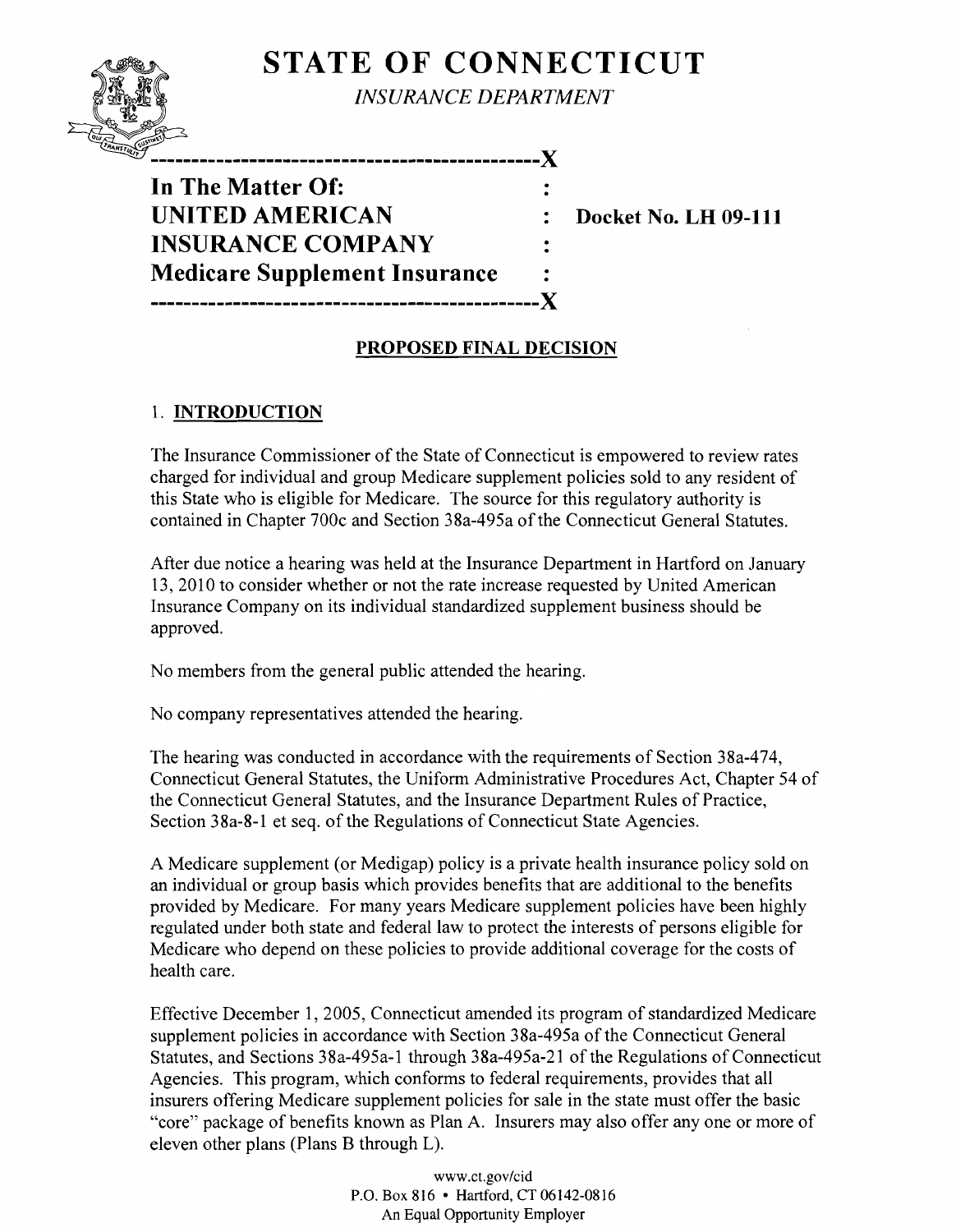Effective January 1,2006, in accordance with Section 38a-495c ofthe Connecticut General Statutes (as amended by Public Act 05-20) premiums for all Medicare supplement policies in the state must use community rating. Rates for Plans A through L must be computed without regard to age, gender, previous claims history or the medical condition of any person covered by a Medicare supplement policy or certificate.

The statute provides that coverage under Plan A through L may not be denied on the basis of age, gender, previous claims history or the medical condition of any covered person. Insurers may exclude benefits for losses incurred within six months from the effective date of coverage based on a pre-existing condition.

Effective October 1, 1998, carriers that offer Plan B or Plan C must make these plans as well as Plan A, available to all persons eligible for Medicare by reason of disability.

Insurers must also make the necessary arrangements to receive notice of all claims paid by Medicare for their insureds so that supplemental benefits can be computed and paid without requiring insureds to file claim forms for such benefits. This process of direct notice and automatic claims payment is commonly referred to as "piggybacking" or "crossover".

Sections 38a-495 and 38a-522 of the Connecticut General Statutes, and Section 38a-495a-10 of the Regulations of Connecticut Agencies, state that individual and group Medicare supplement policies must have anticipated loss ratios of 65% and 75%, respectively. Under Sections 38a-495-7 and 38a-495a-10 of the Regulations of Connecticut Agencies, filings for rate increases must demonstrate that actual and expected losses in relation to premiums meet these standards, and anticipated loss ratios for the entire future period for which the requested premiums are calculated to provide coverage must be expected to equal or exceed the appropriate loss ratio standard.

Section 38a-473 of the Connecticut General Statutes provides that no insurer may incorporate in its rates for Medicare supplement policies factors for expenses that exceed 150% of the average expense ratio for that insurer's entire written premium for all lines of health insurance for the previous calendar year.

## II. **FINDING OF FACT**

After reviewing the exhibits entered into the record of this proceeding, the testimony of the witnesses, and utilizing the experience, technical competence and specialized knowledge of the Insurance Department, the undersigned makes the following findings of fact:

1. United American Insurance Company has requested the following rate increases on its individual standardized Medicare supplement policies for forms MSA, MSB, (D)MSB, MSC, MSD, MSF and MSG:

|      | Proposed      |  |
|------|---------------|--|
| Plan | Rate Increase |  |
| A    | 6.0%          |  |
| R    | $6.0\%$       |  |
| (D)B | 15.0%         |  |
|      | $6.0\%$       |  |
|      | 6.0%          |  |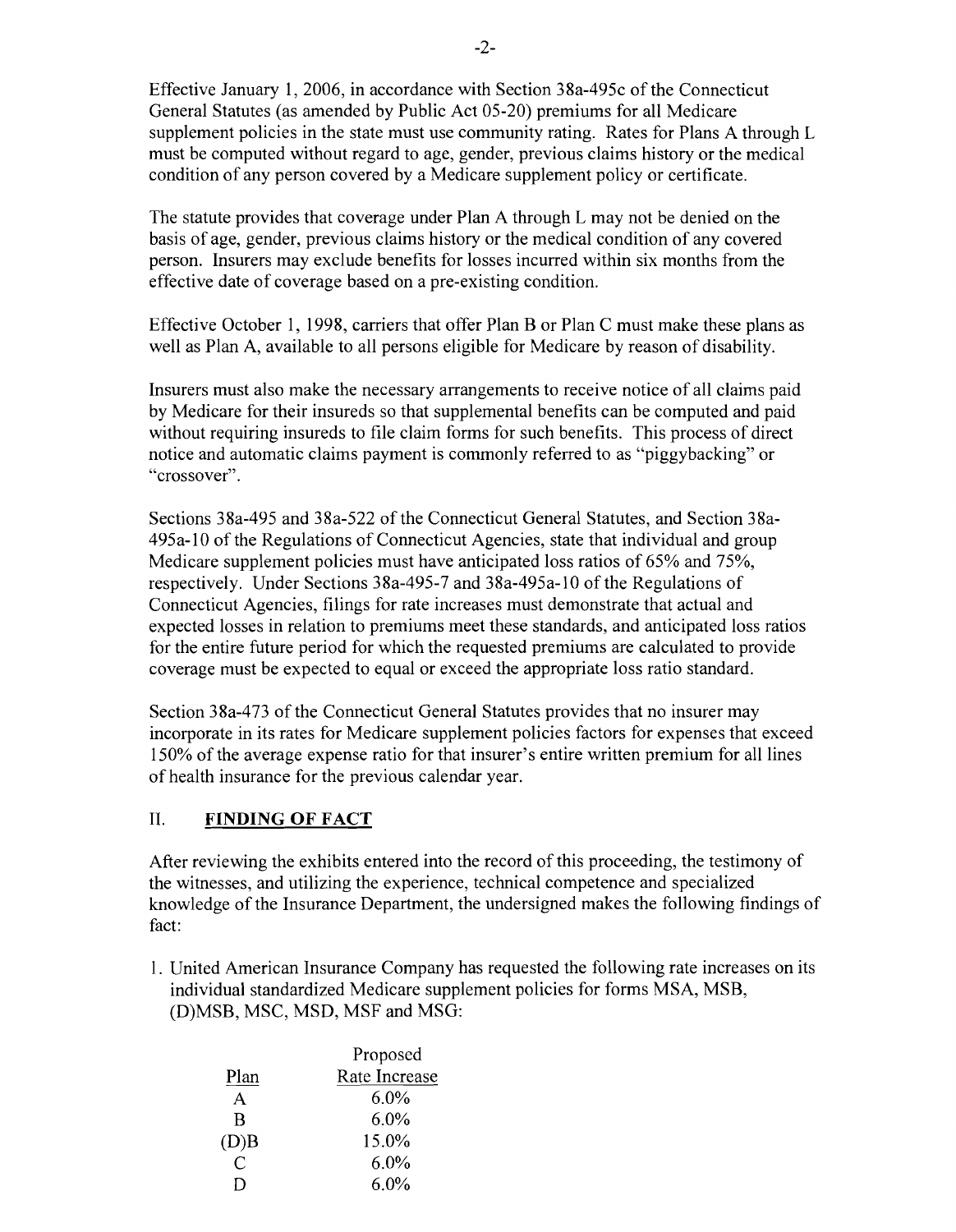| $\mathbf F$ | $6.0\%$ |
|-------------|---------|
| G           | $6.0\%$ |

They have also requested that the rates for Plan MSHDF, MSK and MSL remain unchanged.

2. In-force policy counts as of the second quarter 2009 are as follows:

| <u>Plan</u> | Connecticut | Nationwide |
|-------------|-------------|------------|
| A           | 154         | 5,169      |
| B           | 148         | 13,817     |
| (D)B        | 13          | 7,431      |
| $\mathbf C$ | 24          | 9,736      |
| D           | 35          | 6,602      |
| F           | 217         | 44,234     |
| <b>HDF</b>  | 6           | 4,266      |
| G           | 66          | 12,312     |
| K           | 0           | 26         |
|             |             | 38         |
| Total       | 653         | 103,631    |

- 3. The last rate increase approved for each of the forms was 3% for all Plans, except HDF, with an effective date of the  $2/21/09$ . The last increase approved for HDF was 9%, effective 3/4/06.
- 4. These forms are marketed by licensed agents.
- 5. The proposed rates are expected to satisfy the Connecticut statutory loss ratio of 65%, required of individual Medicare supplement forms.
- 6. United American Insurance Company certified that their expense factors are in compliance with section 38a-473, C.G.S.
- 7. United American Insurance Company has conformed to subsection (e) of section 38a-495c, C.G.S. regarding the automatic claims processing requirement.
- 8. Below are the incurred loss ratios for 2008 and 2009 (through June) as well as inception-to-date for Connecticut:

| Plan        | 2008   | 2009    | Inception |
|-------------|--------|---------|-----------|
| A           | 70.5%  | 78.9%   | 69.8%     |
| B           | 59.9%  | 50.2%   | 71.6%     |
| (D)B        | 66.2%  | 51.1%   | 123.7%    |
| $\mathbf C$ | 97.3%  | 39.5%   | 75.0%     |
| D           | 75.6%  | 92.6%   | 71.5%     |
| $\mathbf F$ | 60.1%  | 48.5%   | 65.7%     |
| <b>HDF</b>  | 4.5%   | $-6.3%$ | 0.6%      |
| G           | 117.6% | 44.8%   | 73.6%     |
| K           | n/a    | n/a     | n/a       |
| I.          | n/a    | n/a     | n/a       |